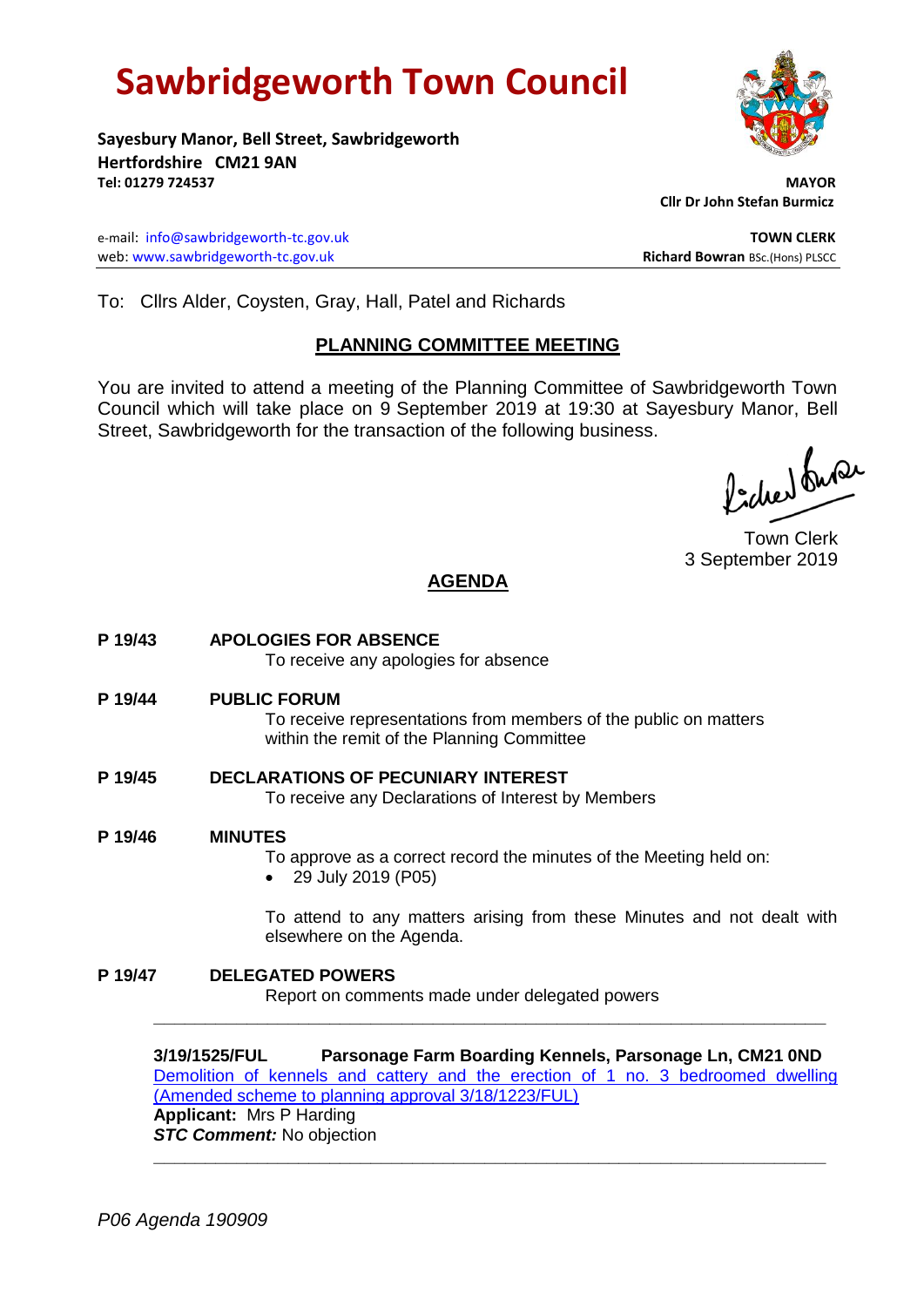# **3/19/1555/FUL Land at Orion, London Road, Spellbrook**

[Erection of 4 bedroom, two storey detached dwelling with access onto London Road](https://publicaccess.eastherts.gov.uk/online-applications/applicationDetails.do?activeTab=documents&keyVal=PV3OF1GLKEC00) **Applicant:** Stallan Group Ltd *STC Comment:* No comment. Applicant has a prejudicial interest

**\_\_\_\_\_\_\_\_\_\_\_\_\_\_\_\_\_\_\_\_\_\_\_\_\_\_\_\_\_\_\_\_\_\_\_\_\_\_\_\_\_\_\_\_\_\_\_\_\_\_\_\_\_\_\_\_\_\_\_\_\_\_\_\_\_**

**\_\_\_\_\_\_\_\_\_\_\_\_\_\_\_\_\_\_\_\_\_\_\_\_\_\_\_\_\_\_\_\_\_\_\_\_\_\_\_\_\_\_\_\_\_\_\_\_\_\_\_\_\_\_\_\_\_\_\_\_\_\_\_\_\_**

#### **3/19/1603/HH 2 Northfield Road, CM21 9DR**

[Two storey side extension with first floor set in with wrap around rear extension joining into](https://publicaccess.eastherts.gov.uk/online-applications/applicationDetails.do?activeTab=documents&keyVal=PVJQ5CGLKI000)  [existing extensions with a gable end to first floor level and flat roof to ground floor level](https://publicaccess.eastherts.gov.uk/online-applications/applicationDetails.do?activeTab=documents&keyVal=PVJQ5CGLKI000) **Applicant:** Mr Sonny Lewis **STC Comment:** No objection

**\_\_\_\_\_\_\_\_\_\_\_\_\_\_\_\_\_\_\_\_\_\_\_\_\_\_\_\_\_\_\_\_\_\_\_\_\_\_\_\_\_\_\_\_\_\_\_\_\_\_\_\_\_\_\_\_\_\_\_\_\_\_\_\_\_**

#### **3/19/1641/LBC 91 London Road, CM21 9JJ**

[Redevelopment of single storey rear extension to include raising of roof ridge. Internal](https://publicaccess.eastherts.gov.uk/online-applications/applicationDetails.do?activeTab=documents&keyVal=PVVGF9GLKKT00)  [works to include removal of kitchen wall](https://publicaccess.eastherts.gov.uk/online-applications/applicationDetails.do?activeTab=documents&keyVal=PVVGF9GLKKT00) **Applicant:** Mr Keith Burnand *STC Comment:* No comment

# **3/19/1647/PNHH 11 East Drive, CM21**

[Single storey rear extension. Depth 5.35 metres, Maximum height 3.0, Eaves height 3.0](https://publicaccess.eastherts.gov.uk/online-applications/applicationDetails.do?activeTab=documents&keyVal=PVWX9ZGL04O00) **Applicant:** Mrs C Montague *STC Comment:* No comment

**\_\_\_\_\_\_\_\_\_\_\_\_\_\_\_\_\_\_\_\_\_\_\_\_\_\_\_\_\_\_\_\_\_\_\_\_\_\_\_\_\_\_\_\_\_\_\_\_\_\_\_\_\_\_\_\_\_\_\_\_\_\_\_\_\_**

#### **3/19/1656/LBC 19 Knight Street, CM21 9AT**

[Replacement staircase. Division of bathroom on second floor to create bathroom and en](https://publicaccess.eastherts.gov.uk/online-applications/applicationDetails.do?activeTab=documents&keyVal=PVYUMWGLKLY00)[suite. Alterations to glazing specifications](https://publicaccess.eastherts.gov.uk/online-applications/applicationDetails.do?activeTab=documents&keyVal=PVYUMWGLKLY00)

**\_\_\_\_\_\_\_\_\_\_\_\_\_\_\_\_\_\_\_\_\_\_\_\_\_\_\_\_\_\_\_\_\_\_\_\_\_\_\_\_\_\_\_\_\_\_\_\_\_\_\_\_\_\_\_\_\_\_\_\_\_\_\_\_\_**

**Applicant:** Mr & Mrs Clement *STC Comment:* No comment

#### **3/19/1671/HH 71 London Road, CM21 9JJ**

[Demolition of conservatory. Construction of single storey rear extension](https://publicaccess.eastherts.gov.uk/online-applications/applicationDetails.do?activeTab=documents&keyVal=PW5Y66GLKNE00) **Applicant:** Mr Martin Hoy **STC Comment:** No objection **\_\_\_\_\_\_\_\_\_\_\_\_\_\_\_\_\_\_\_\_\_\_\_\_\_\_\_\_\_\_\_\_\_\_\_\_\_\_\_\_\_\_\_\_\_\_\_\_\_\_\_\_\_\_\_\_\_\_\_\_\_\_\_\_\_**

#### **P 19/48 PLANNING APPLICATIONS RECEIVED FROM EHDC**

To consider Planning Applications received from EHDC since the last meeting of the Planning Committee

# **3/19/0956/FUL 11, 13, 15 London Road, CM21**

Retention of works:- [Creation of a crossover to the newly levelled parking area and 2 off](https://publicaccess.eastherts.gov.uk/online-applications/applicationDetails.do?activeTab=documents&keyVal=PR4RZPGLJ8O00)[street parking spaces for the 11, 13 and 15 London Road properties](https://publicaccess.eastherts.gov.uk/online-applications/applicationDetails.do?activeTab=documents&keyVal=PR4RZPGLJ8O00) **Applicant:** Swayprime Ltd

**\_\_\_\_\_\_\_\_\_\_\_\_\_\_\_\_\_\_\_\_\_\_\_\_\_\_\_\_\_\_\_\_\_\_\_\_\_\_\_\_\_\_\_\_\_\_\_\_\_\_\_\_\_\_\_\_\_\_\_\_\_\_\_\_\_**

**\_\_\_\_\_\_\_\_\_\_\_\_\_\_\_\_\_\_\_\_\_\_\_\_\_\_\_\_\_\_\_\_\_\_\_\_\_\_\_\_\_\_\_\_\_\_\_\_\_\_\_\_\_\_\_\_\_\_\_\_\_\_\_\_\_**

#### **3/19/1743/FUL 24/26 Pishiobury Drive, CM21 0AE**

[Demolition of existing dwelling and Erection of two 4 bedroomed detached dwellings](https://publicaccess.eastherts.gov.uk/online-applications/applicationDetails.do?activeTab=documents&keyVal=PWOFGDGLKSO00) **Applicant:** Mr Stuart Mortimer

**\_\_\_\_\_\_\_\_\_\_\_\_\_\_\_\_\_\_\_\_\_\_\_\_\_\_\_\_\_\_\_\_\_\_\_\_\_\_\_\_\_\_\_\_\_\_\_\_\_\_\_\_\_\_\_\_\_\_\_\_\_\_\_\_**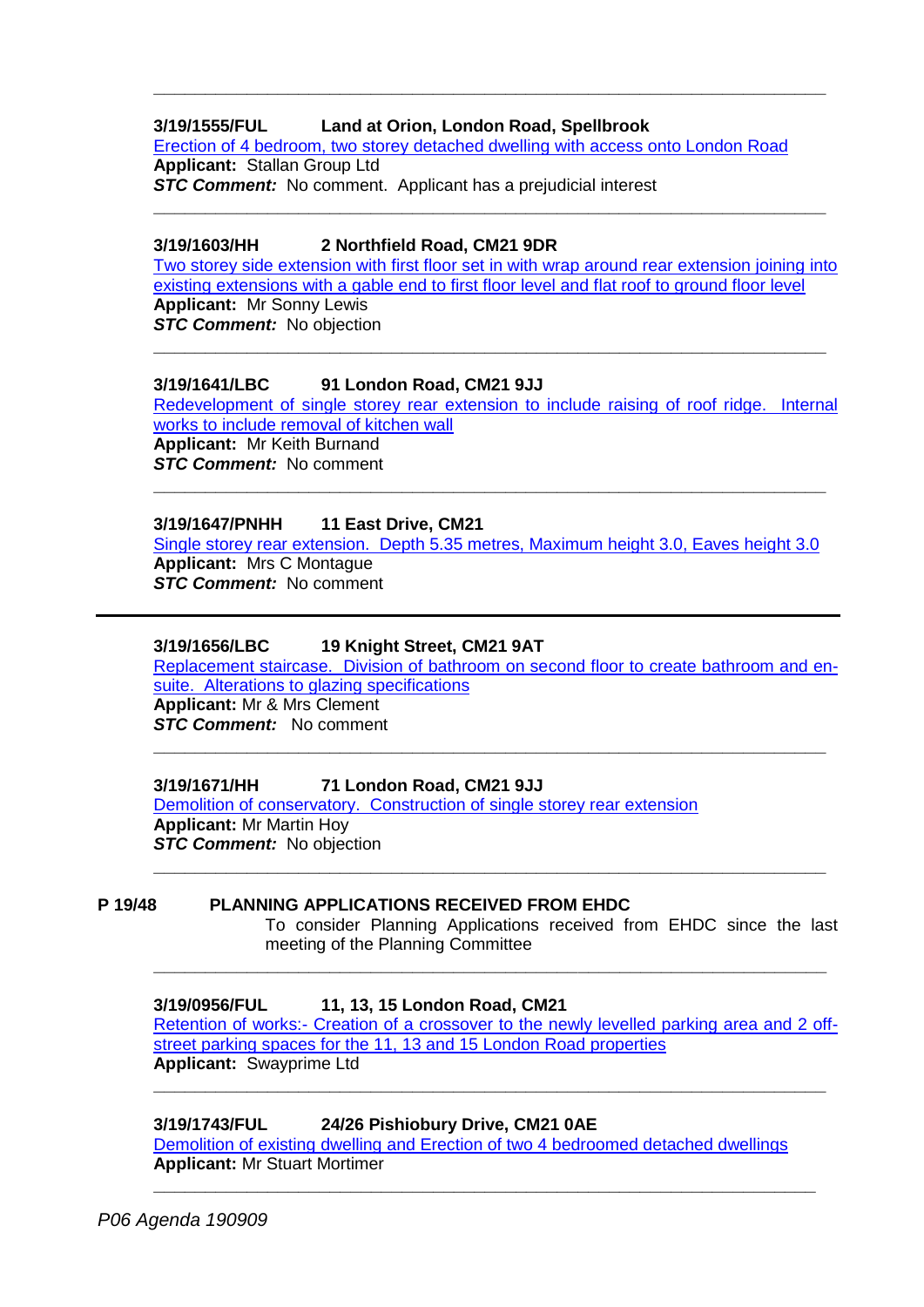#### **P 19/49 LATE PLANNING APPLICATIONS**

To deal with Planning Applications received from EHDC following the Publication of this Agenda and received before 6 September 2019

#### **P 19/50 PLANNING DECISIONS MADE BY EHDC** To receive Planning Decisions from EHDC

#### **3/19/0596/LBC The Stables, 3 Great Hyde Hall, Hatfield Heath Rd**

Replacement of windows and patio doors *STC Comment:* No comment *EHDC Decision:* Application withdrawn by Applicant/Agent

#### **3/19/0835/FUL Spellbrook Farm, London Road, Spellbrook**

Change of use from commercial to residential. Conversion of building to form 1no 3 bedroom dwelling and 3no 4 bedroom dwellings, with first floor roof terraces, associated operational development, provision of private gardens and 12no parking spaces **STC Comment:** No objection

**\_\_\_\_\_\_\_\_\_\_\_\_\_\_\_\_\_\_\_\_\_\_\_\_\_\_\_\_\_\_\_\_\_\_\_\_\_\_\_\_\_\_\_\_\_\_\_\_\_\_\_\_\_\_\_\_\_\_\_\_\_\_\_\_\_\_**

**\_\_\_\_\_\_\_\_\_\_\_\_\_\_\_\_\_\_\_\_\_\_\_\_\_\_\_\_\_\_\_\_\_\_\_\_\_\_\_\_\_\_\_\_\_\_\_\_\_\_\_\_\_\_\_\_\_\_\_\_\_\_\_\_\_\_**

**\_\_\_\_\_\_\_\_\_\_\_\_\_\_\_\_\_\_\_\_\_\_\_\_\_\_\_\_\_\_\_\_\_\_\_\_\_\_\_\_\_\_\_\_\_\_\_\_\_\_\_\_\_\_\_\_\_\_\_\_\_\_\_\_\_\_**

*EHDC Decision:* Granted

#### **3/19/0996/FUL 1 The Square, CM21 9AE**

Change of use from bridal shop (A1) to a piano wine bar (A4)

**STC Comment:** No objection to change of use

*EHDC Decision:* Refused. "Due to constraints of the application site, the proposal would result in a use that would be detrimental to the role, function and vitality of Sawbridgeworth Town Centre, contrary to policies RTC1 and RTC4 of the East Herts District Plan (2018)" & "The proposed use would be likely to result in an unacceptable level of harm to the amenity of the occupants or nearby residential dwellings caused by noise nuisance, disturbance and smoking, contrary to policies DES4 (c), EQ2 and EQ4 of the East Herts District Plan (2018)"

#### **3/19/1106/FUL 17 Riverside Business Park, Harlow Road, CM20 2HE**

Change of use from B1, B2 and B8 to  $D2 -$  Boxing Gymnasium  $-$  06:00-21:00 Monday  $-$ Friday; Saturday 07:00014:00; no Sundays and Bank Holidays; associated parking *STC Comment:* No objection

**\_\_\_\_\_\_\_\_\_\_\_\_\_\_\_\_\_\_\_\_\_\_\_\_\_\_\_\_\_\_\_\_\_\_\_\_\_\_\_\_\_\_\_\_\_\_\_\_\_\_\_\_\_\_\_\_\_\_\_\_\_\_\_\_\_\_**

*EHDC Decision:* Refused "The proposal would result in the loss of premises which was last in employment use. Insufficient information has been submitted to demonstrate that the site has been adequately marketed and that the retention to the commercial unit in B1, B2 or B8 use has been fully explored. Therefore, the proposed change of use would be contrary to Policy ED1 of the East Herts District Plan (2018)", "The application lacks sufficient information as to the proposed parking arrangement on the site, and the wider industrial estate during the proposed opening hours. Furthermore, the transitional traffic and parking use would be in conflict with the extant uses on the site, causing a risk to the safety of pedestrians and users of the site. Therefore, the proposal is contrary to policies TRA2 and TRA3 of the East Herts District Plan (2018)" & "In the absence of specific flood evacuation procedures, it is considered that the facility, being positioned within Floor Zone 3b, is inappropriate for the groups of people that would be using the facility. Therefore, the proposal is contrary to Policy WAT1 of the East Herts District Plan (2018)"

**\_\_\_\_\_\_\_\_\_\_\_\_\_\_\_\_\_\_\_\_\_\_\_\_\_\_\_\_\_\_\_\_\_\_\_\_\_\_\_\_\_\_\_\_\_\_\_\_\_\_\_\_\_\_\_\_\_\_\_\_\_\_\_\_\_\_**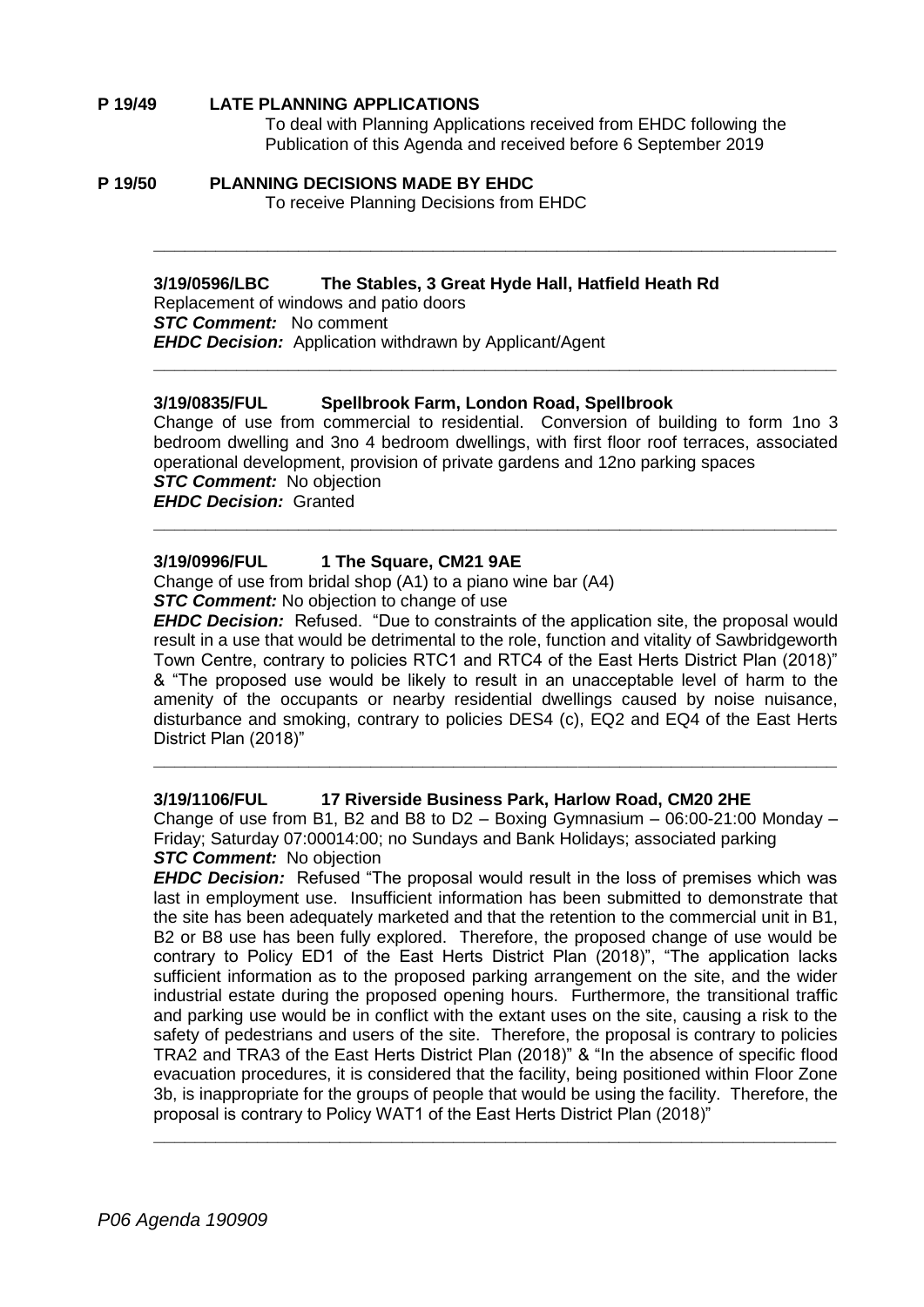# **3/19/1124/HH 1 Cutforth Road, CM21 9EA**

Erection of two storey side and single storey rear extensions *STC Comment:* No objection *EHDC Decision:* Granted

## **3/19/1198/HH 27A Church Walk, CM21 9BJ**

Single storey rear extension *STC Comment:* No objection *EHDC Decision:* Granted

# **3/19/1200/FUL &**

#### **3/19/1201/LBC 31-33 Bell Street, CM21 9AR**

Convert ground floor shop into 3 self-contained flats with associated fenestration and elevational alterations and erection of a bin store to the rear

**\_\_\_\_\_\_\_\_\_\_\_\_\_\_\_\_\_\_\_\_\_\_\_\_\_\_\_\_\_\_\_\_\_\_\_\_\_\_\_\_\_\_\_\_\_\_\_\_\_\_\_\_\_\_\_\_\_\_\_\_\_\_\_\_\_\_**

**\_\_\_\_\_\_\_\_\_\_\_\_\_\_\_\_\_\_\_\_\_\_\_\_\_\_\_\_\_\_\_\_\_\_\_\_\_\_\_\_\_\_\_\_\_\_\_\_\_\_\_\_\_\_\_\_\_\_\_\_\_\_\_\_\_\_**

**\_\_\_\_\_\_\_\_\_\_\_\_\_\_\_\_\_\_\_\_\_\_\_\_\_\_\_\_\_\_\_\_\_\_\_\_\_\_\_\_\_\_\_\_\_\_\_\_\_\_\_\_\_\_\_\_\_\_\_\_\_\_\_\_\_\_**

*STC Comments:* No objection & No comment

*EHDC Decision:* Refused. "The proposed change of use would result in the loss of a retail unit and would be detrimental to the viability and vitality of the Secondary Shopping Frontage in Sawbridgeworth town centre. Accordingly the proposal is considered to be contrary to Policies RTC1 and RTC4 of the East Herts District Plan 2018." & "The proposed development, by reason of its design/layout, would cause less than substantial harm to the special interest and significance of the Grade II Listed Building and surrounding Sawbridgeworth Conservation Area. There are no mitigating public benefits to outweigh the harm to the heritage asset. Furthermore, there is insufficient heritage assessment in order to fully assess the proposal. The proposal is therefore contrary to Policies DES4, HA4 and HA7 of the East Herts District Plan 2018 and Section 16 of the National Planning Policy Framework"

# **3/19/1212/HH 33 Vantorts Road, CM21 9NB**

Demolition of conservatory. Raising and alterations to roof to create first floor and first floor rear extension.

**\_\_\_\_\_\_\_\_\_\_\_\_\_\_\_\_\_\_\_\_\_\_\_\_\_\_\_\_\_\_\_\_\_\_\_\_\_\_\_\_\_\_\_\_\_\_\_\_\_\_\_\_\_\_\_\_\_\_\_\_\_\_\_\_\_\_**

## **STC Comment:** No objection

*EHDC Decision:* Refused. "The proposed development, by reason of its size, scale, siting and design would have a detrimental effect upon the amenities of the occupants at No.35 Vantorts Road by reason of its loss of light and overbearing impact. The proposal would thereby be contrary to Policy DES4 of the East Herts District Plan 2018 and the National Planning Policy Framework"

**\_\_\_\_\_\_\_\_\_\_\_\_\_\_\_\_\_\_\_\_\_\_\_\_\_\_\_\_\_\_\_\_\_\_\_\_\_\_\_\_\_\_\_\_\_\_\_\_\_\_\_\_\_\_\_\_\_\_\_\_\_\_\_\_\_\_**

#### **3/19/1225/LBC 91 London Road, CM21 9JJ**

Redevelopment of single storey rear extension to include raising of roof ridge. Internal works to include removal of kitchen wall

**STC Comment:** No comment

*EHDC Decision:* Application withdrawn by Applicant/Agent **\_\_\_\_\_\_\_\_\_\_\_\_\_\_\_\_\_\_\_\_\_\_\_\_\_\_\_\_\_\_\_\_\_\_\_\_\_\_\_\_\_\_\_\_\_\_\_\_\_\_\_\_\_\_\_\_\_\_\_\_\_\_\_\_\_\_**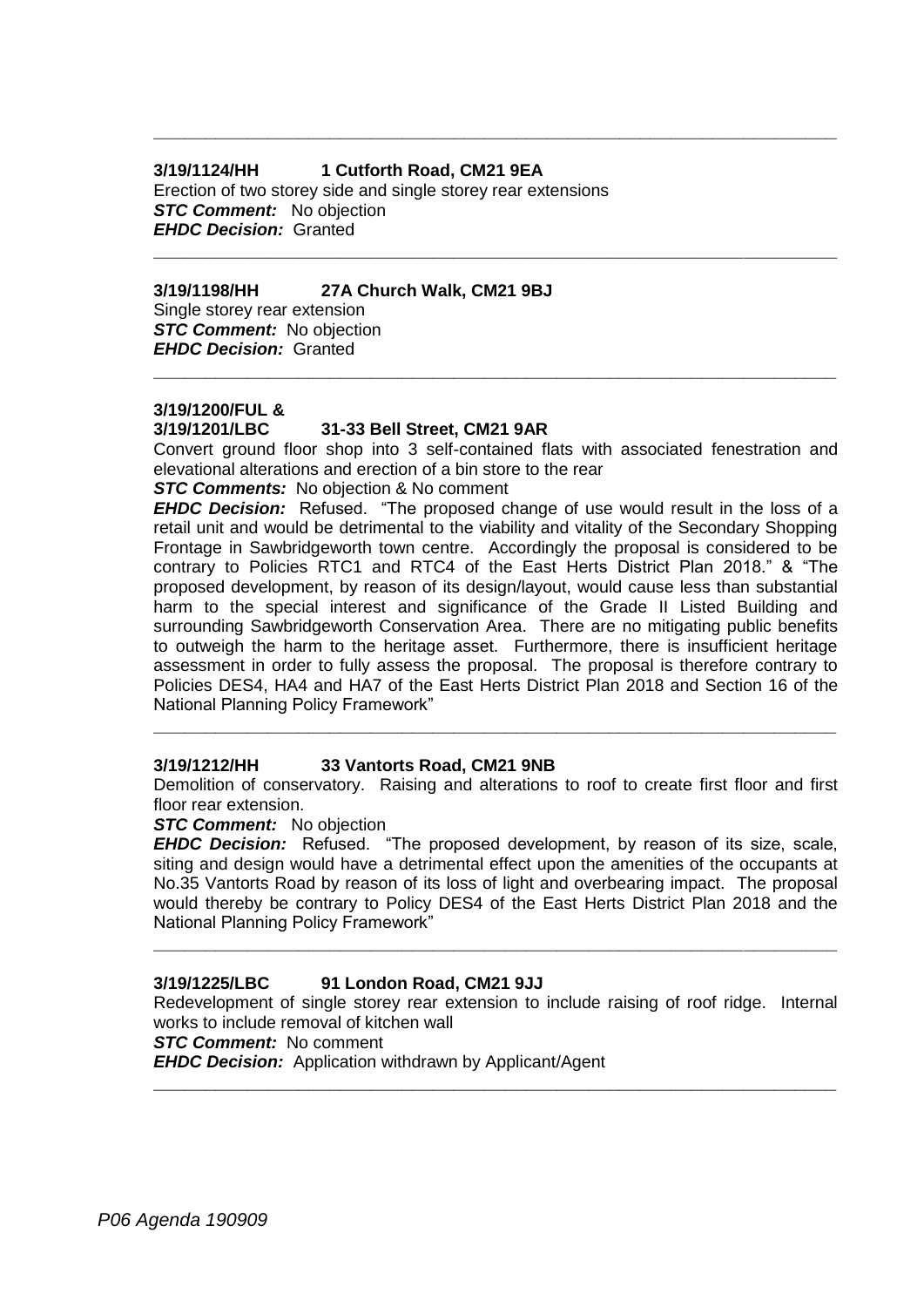# **3/19/1307/HH 79 West Road, CM21 0BN**

Single storey side and front extension, to create family annexe.

**STC Comment:** Objection. Proposal appears to be an over development of the site and thus contrary to Policy HOU11 of the East Herts District Plan 2018

**\_\_\_\_\_\_\_\_\_\_\_\_\_\_\_\_\_\_\_\_\_\_\_\_\_\_\_\_\_\_\_\_\_\_\_\_\_\_\_\_\_\_\_\_\_\_\_\_\_\_\_\_\_\_\_\_\_\_\_\_\_\_\_\_\_\_**

*EHDC Decision:* Refused. "The proposed development, by reason of its size, scale, design and siting, would harm the character and appearance of the existing dwelling, as well as the clear building line along the street scene, thus impacting upon local distinctiveness. Furthermore the proposed annexe use would not be of the minimum level of accommodation required. The proposal would thereby be contrary to Policies DES4, HOU11 and HOU13 of the East Herts District Plan 2018 and the National Planning Policy Framework"

# **3/19/1329/HH 40 Bullfields, CM21 9DF**

Two storey side extension, single storey orangery and relocation of entrance door incorporating front porch

**\_\_\_\_\_\_\_\_\_\_\_\_\_\_\_\_\_\_\_\_\_\_\_\_\_\_\_\_\_\_\_\_\_\_\_\_\_\_\_\_\_\_\_\_\_\_\_\_\_\_\_\_\_\_\_\_\_\_\_\_\_\_\_\_\_\_**

**STC Comment:** Objection. Proposal appears to be an over development of the site and thus contrary to Policy HOU11 of the East Herts District Plan 2018

*EHDC Decision:* Refused. "The proposed developments, by reason of their size, scale, mass, form, siting and design, would not result in subservient additions to the host dwelling, and would be detrimental to the appearance of the dwelling – failing to respect local distinctiveness, the character and appearance of the surrounding area, and the visual amenity of neighbouring occupiers, contrary to the principles of sustainable development and good design in NPPF (2019) and policies DES4 and HOU11 of the adopted East Herts District Plan (2018)".

# **3/19/1409/FUL Land Off Spellbrook Lane West, Spellbrook**

Erection of 2no. 4 bedroomed dwellings with associated garages, parking and landscaping.

**\_\_\_\_\_\_\_\_\_\_\_\_\_\_\_\_\_\_\_\_\_\_\_\_\_\_\_\_\_\_\_\_\_\_\_\_\_\_\_\_\_\_\_\_\_\_\_\_\_\_\_\_\_\_\_\_\_\_\_\_\_\_\_\_\_\_**

**STC Comment:** No objection *EHDC Decision:* Granted

# **3/19/1449/PNHH 6 Northfield Road, CM21 9DR**

Single storey rear extension; Depth 6 metres; maximum height 3 metres; height at the eaves 2 metres

**\_\_\_\_\_\_\_\_\_\_\_\_\_\_\_\_\_\_\_\_\_\_\_\_\_\_\_\_\_\_\_\_\_\_\_\_\_\_\_\_\_\_\_\_\_\_\_\_\_\_\_\_\_\_\_\_\_\_\_\_\_\_\_\_\_\_**

**\_\_\_\_\_\_\_\_\_\_\_\_\_\_\_\_\_\_\_\_\_\_\_\_\_\_\_\_\_\_\_\_\_\_\_\_\_\_\_\_\_\_\_\_\_\_\_\_\_\_\_\_\_\_\_\_\_\_\_\_\_\_\_\_\_\_**

**\_\_\_\_\_\_\_\_\_\_\_\_\_\_\_\_\_\_\_\_\_\_\_\_\_\_\_\_\_\_\_\_\_\_\_\_\_\_\_\_\_\_\_\_\_\_\_\_\_\_\_\_\_\_\_\_\_\_\_\_\_\_\_\_\_\_**

**\_\_\_\_\_\_\_\_\_\_\_\_\_\_\_\_\_\_\_\_\_\_\_\_\_\_\_\_\_\_\_\_\_\_\_\_\_\_\_\_\_\_\_\_\_\_\_\_\_\_\_\_\_\_\_\_\_\_\_\_\_\_\_\_\_\_**

**STC Comment:** No comment *EHDC Decision:* Prior approval is not required

**P 19/51 ENFORCEMENT ISSUES** To receive notification of Enforcement Issues

**3/18/0512/HH 68 Gilders, CM21 0EH**

# **P 19/52 PLANNING APPEALS**

To receive notification from EHDC of Planning Appeals